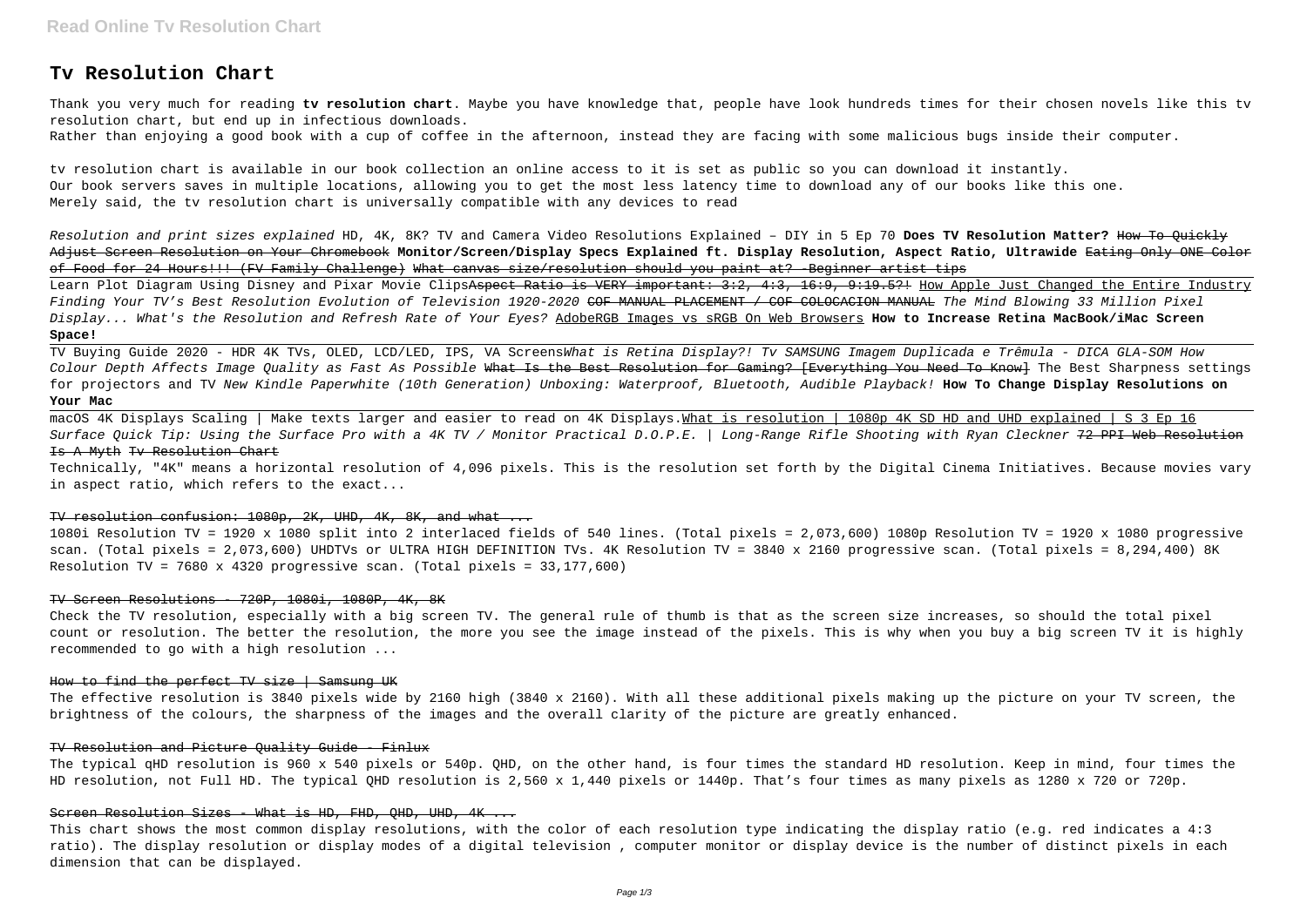#### Display resolution - Wikipedia

Simply put, the resolution is the number of pixels used to make up an image. Higher resolution displays allow you to see more fine details in your favorite games, movies, and TV shows.

#### What is the Resolution? - RTINGS.com

1080p = 1920 x 1080 – is usually known as FHD or "Full HD" resolution 1440p = 2560 x 1440 – is commonly known as QHD or Quad HD resolution, and it is typically seen on gaming monitors and on high-end smartphones. 1440p is four times the resolution of 720p HD or "HD ready."

#### What do the  $720p$ ,  $1080p$ ,  $1440p$ ,  $2K$ ,  $4K$  resolutions mean ...

Resolution (lines × dots) DAR (H:V) Pixels; PAL, SECAM: 576 × ~520: 4:3 ~299,520: PALplus: 576 × ~520: 16:9 ~300,000: Undecoded PALplus: 432 × ~520: 16:9 ~220,000: NTSC: 486 × ~440: 4:3 ~213,840: Laserdisc: 480 × ~580 (NTSC) 4:3 ~268,800: Laserdisc: 576 × ~570 (PAL/SECAM) 4:3 ~322,560: Betamax: 480 ×  $\sim$ 320 (NTSC) 4:3  $\sim$ 120,000: Betamax: 576 ×  $\sim$ 310 (PAL/SECAM) 4:3  $\sim$ 144,000: Betamax Superbeta

## Digital and analog television standards resolution ...

In general, the higher the resolution of a TV, the sharper the picture, and the higher the price tag. 720p has an image resolution of 1280 pixels by 720 lines. It was the first available HDTV resolution. It is no longer as common since prices have come down on 1080 models.

#### 720p vs. 1080i vs. 1080p

This chart shows the most common display resolutions, with the color of each resolution type indicating the display ratio (e.g. red indicates a 4:3 ratio). This article lists computer monitor screen resolutions that are defined by standards or in common use.

## List of common resolutions - Wikipedia

Resolution 640×480 analog signal. Standard definition used in digital transmission of video with a resolution of 480 (NTSC) or 576 (PAL) lines, interlaced or progressive scan. The image quality compared to analog broadcasting is better for digital transmission disappear distortion and interference inherent to analog television.

## Standard TV resolution SD, HD, Full HD, UHD TV (4K), 8K

Sitting close to a 1080p TV will often make it seem like you are watching your TV through a screen door, even if it is playing a high quality 1080p HD movie. By increasing your distance from the TV, the density of the details will also increase, producing a better image. This is the angular resolution: the number of pixels per angle.

### TV Size to Distance Calculator and Science - RTINGS.com

Looking at this chart, it is apparent that 1080p is the lowest resolution to fall within the recommended seating distance range. Any resolution less than 1080p is not detailed enough if you are sitting the proper distance from the screen. For me and many people with large projection screens, 1080p is the minimum resolution you'd want.

#### 1080p Does Matter – Here's When (Screen Size vs. Viewing ...

Resolution scale calculator Calculate resolution downscaling options for video editing. Fill in the resolution you have and it will show all the scales that won't result in half pixels in a list. Click on a result to see an example ratio and click on the example to see it in full-scale. Read the about page for more information.

## Resolution scale calculator: calculate resolution ...

Now you should see the full arrows in each corner and the moiré in the resolution field should have disappeared. Adjusting brightness Take a look at the blackest section of the greyscale bar on the test chart, and then adjust the brightness on your TV so that the black field on the left is as black as possible.

## Our definitive quide to the perfect TV picture settings ...

Screen resolution: 1080p HD or 4K Ultra HD Numbers like 1080p and 4K refer to a TV's screen resolution — the more pixels a screen has the more picture detail it can show. A 1080p TV screen is 1920 pixels across by 1080 pixels down, and when you multiply those numbers you get the total number of pixels, which is 2,073,600.